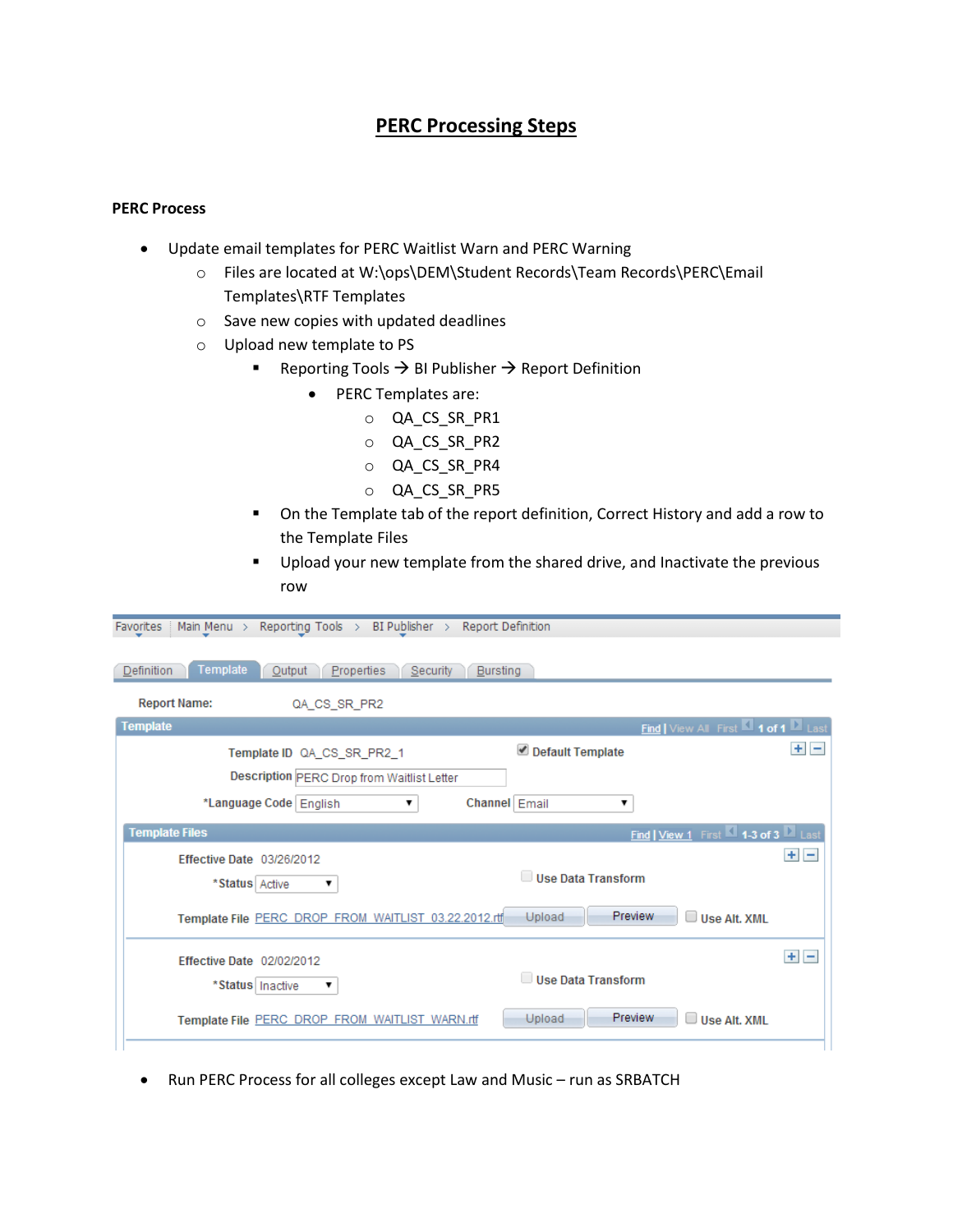- o Curriculum Management  $\rightarrow$  Enrollment Requirements  $\rightarrow$  Post Enroll Req Checking  $\rightarrow$ Run Post Enroll Req
- o Run Control is PERCProcess
- o Most fields will be populated, you will need to update the Term field to the upcoming term
- o In the Population Selection area, you will need to Edit Prompts for the Pop Select query to the upcoming term, and each Academic Group (excluding SCTI, MUSC and CLAW)
- o You must wait for each process to post before running for the next Academic Group
	- You can follow posting status in the Process Monitor

| <b>Run Control ID:</b><br>SBRENNA7             |                                                           | Report Manager Process Monitor | Run                     |           |
|------------------------------------------------|-----------------------------------------------------------|--------------------------------|-------------------------|-----------|
| <b>Select students using these conditions:</b> |                                                           |                                |                         |           |
| *Academic Institution:                         | <b>DPAUL</b><br>Q                                         | DePaul University              |                         |           |
| *Term:                                         | 0880<br>Q                                                 | 2011-2012 Autumn               |                         |           |
| Select students with the following status:     |                                                           |                                |                         |           |
| <b>Enrollment Status:</b>                      |                                                           |                                |                         |           |
| Select                                         | $\blacksquare$ Enrolled                                   | ■ Waitlisted                   |                         |           |
| <b>Most Recent Requirement Status:</b>         |                                                           |                                |                         |           |
|                                                | Select students in non-compliance                         | ■ Not Satisfied                | Conditionally Satisfied |           |
| Select other students                          |                                                           | Enrollment Component           | $\Box$ Overridden       |           |
|                                                |                                                           | $\Box$ Permitted               | $\Box$ Satisfied        | ■ Unknown |
| <b>Action</b>                                  |                                                           |                                |                         |           |
|                                                | Set Drop Request Indicator for Students in Non-Compliance |                                |                         |           |
|                                                | If process results in a status of Conditionally Satisfied |                                |                         |           |
|                                                | If process results in a status of Not Satisfied           |                                |                         |           |
| <b>Population Selection</b>                    |                                                           |                                |                         |           |
| Population Selection                           |                                                           |                                |                         |           |
| <b>Selection Tool:</b>                         | PS Query                                                  | ▼                              | <b>Edit Prompts</b>     |           |
|                                                |                                                           |                                |                         |           |

- Validate student flagged for Drop Processing
	- o Data validation ensures that the students identified by the system as having failed the prereqs for a class should, in fact, be dropped from that class
	- o You can do this in a variety of ways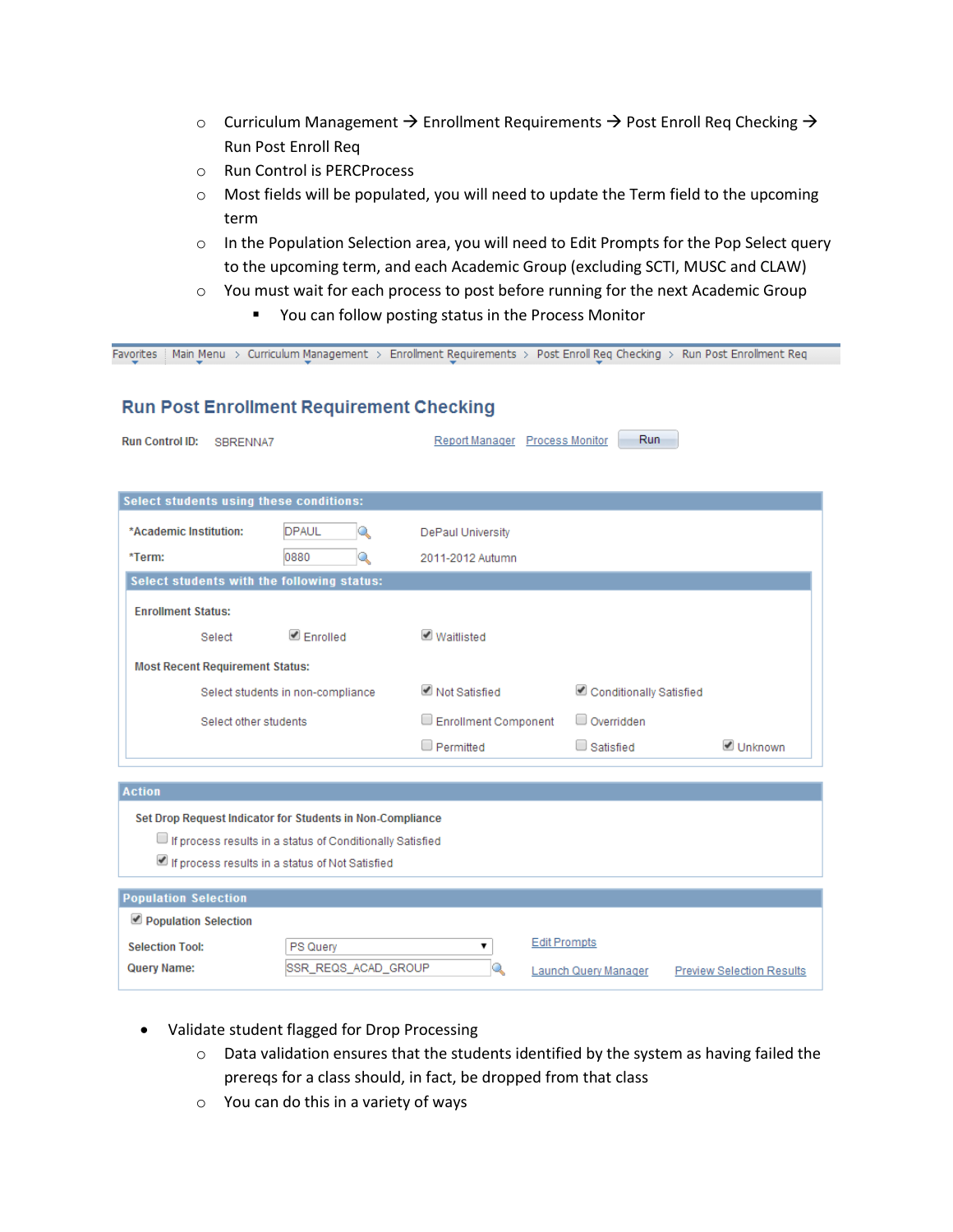- You can manually go into various PERC rosters and spot check that way
	- Curriculum Management  $\rightarrow$  Enrollment Requirements  $\rightarrow$  Post Enroll Req Checking  $\rightarrow$  Enrollment Requirement Roster
	- You will be searching rosters for the upcoming term and verifying that the students with drop indicators are correct

|       |                           | $\nabla$ MAT 136 - 401 (16050)                                                                      |              |                                     |                    |                                     |                                        |                                         |               |
|-------|---------------------------|-----------------------------------------------------------------------------------------------------|--------------|-------------------------------------|--------------------|-------------------------------------|----------------------------------------|-----------------------------------------|---------------|
|       |                           | BUSINESS CALCULUS II (Lecture)                                                                      |              |                                     |                    |                                     |                                        |                                         |               |
|       | <b>Days and Times</b>     |                                                                                                     | <b>Room</b>  |                                     |                    | <b>Instructor</b>                   | <b>Dates</b>                           |                                         |               |
|       |                           | MoWe 8:30AM-10:00AM                                                                                 | 104          | DePaul Center Room C Serpil Caputlu |                    |                                     | 09/09/2015 -<br>11/24/2015             |                                         |               |
|       |                           | $\triangledown$ Enrollment Requirements:<br>MAT 135 or equivalent is a prerequisite for this class. |              |                                     |                    |                                     |                                        |                                         |               |
| Go To |                           | Run Post Enrollment Requirement Checking<br>Enrollment Capacity 40<br><b>Select Display Option:</b> | Summary View |                                     | <b>Detail View</b> |                                     |                                        |                                         |               |
|       |                           | ▼ Set Filter Options                                                                                |              |                                     |                    |                                     |                                        |                                         |               |
|       | <b>Enrollment Status:</b> |                                                                                                     |              |                                     |                    |                                     |                                        | filter                                  |               |
|       | Display                   | Enrolled (39)                                                                                       |              | Waitlisted (1)                      |                    |                                     | $\square$ Dropped (15)                 |                                         |               |
|       |                           | <b>Most Recent Requirement Status:</b>                                                              |              |                                     |                    |                                     |                                        |                                         |               |
|       |                           | Display students in non-compliance                                                                  |              | Not Satisfied (1)                   |                    |                                     | Conditionally Satisfied (0)            |                                         |               |
|       |                           | Display other students                                                                              |              | Enrollment Component (0)            |                    |                                     | Overridden (0)                         |                                         |               |
|       |                           |                                                                                                     |              | Permitted (0)                       |                    |                                     | $\square$ Satisfied (38)               | Unknown (0)                             |               |
|       | <b>Enrolled Students</b>  |                                                                                                     |              |                                     |                    |                                     | Personalize   Find   2   H Finst       |                                         |               |
|       | <b>Requirement Data</b>   | Audit / Information Links                                                                           |              | <b>EED</b>                          |                    |                                     |                                        |                                         |               |
|       | Select ID                 |                                                                                                     | <b>Name</b>  |                                     |                    | Drop / Approved<br><b>Indicator</b> | <b>Enrollment</b><br><b>Req Status</b> | <b>Post Enroll</b><br><b>Req Status</b> | <b>Status</b> |
| 1     |                           | 1478868                                                                                             |              | Schmitt, Laura N                    |                    | Drop Request $\blacktriangledown$   | Conditional                            | Not Satisfied Enrolled                  |               |
|       | Select All                | Clear All<br>notify selected students                                                               |              |                                     |                    |                                     |                                        |                                         | Go to top     |
|       |                           | <b>V</b> Run Post Enrollment Requirement Checking                                                   |              |                                     |                    |                                     |                                        |                                         |               |
|       |                           |                                                                                                     |              |                                     |                    |                                     |                                        |                                         |               |

| Run Post Enrollment Requirement Checking for selected students | run |  |
|----------------------------------------------------------------|-----|--|
| Set Drop Request Indicator for Students in Non-Compliance      |     |  |
| If process results in a status of Conditionally Satisfied      |     |  |
| If process results in a status of Not Satisfied                |     |  |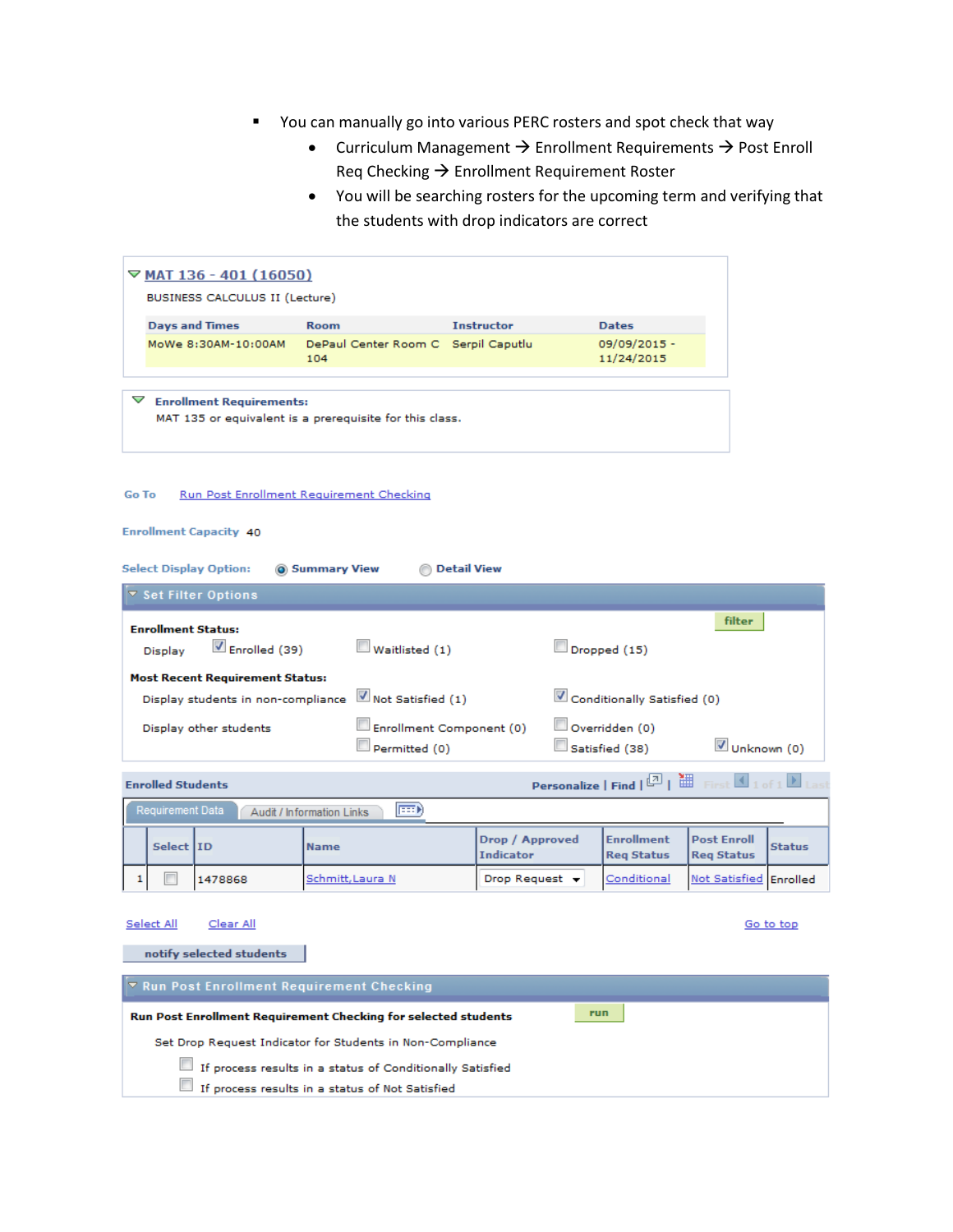Favorites | Main Menu > Curriculum Management > Enrollment Requirements > Post Enroll Req Checking > Enrollment Requirement F

| Go To |  |  | Run Post Enrollment Requirement Checking |  |
|-------|--|--|------------------------------------------|--|
|-------|--|--|------------------------------------------|--|

**Enrollment Capacity 40** 

| <b>O</b> Summary View<br><b>Select Display Option:</b> | <b>Detail View</b>                        |                                                        |
|--------------------------------------------------------|-------------------------------------------|--------------------------------------------------------|
| ▼ Set Filter Options                                   |                                           |                                                        |
| <b>Enrollment Status:</b>                              |                                           | <br>filter<br>,,,,,,,,,,,,,,,,,,,,                     |
| $\blacksquare$ Enrolled (40)<br>Display                | Waitlisted (0)                            | $\blacksquare$ Dropped (5)                             |
| <b>Most Recent Requirement Status:</b>                 |                                           |                                                        |
| Display students in non-compliance                     | Not Satisfied (1)                         | Conditionally Satisfied (3)                            |
| Display other students                                 | Enrollment Component (0)<br>Permitted (0) | Overridden (0)<br>Unknown (0)<br>$\Box$ Satisfied (41) |

|                |                         | <b>Enrolled and Dropped Students</b> |                                    |                                     |                                        |                                         |               | <b>Personalize   Find   <math>\boxed{2}</math>   <math>\boxed{3}</math>   First   1-4 of 4   Last</b> |
|----------------|-------------------------|--------------------------------------|------------------------------------|-------------------------------------|----------------------------------------|-----------------------------------------|---------------|-------------------------------------------------------------------------------------------------------|
|                | <b>Requirement Data</b> |                                      | (BBI)<br>Audit / Information Links |                                     |                                        |                                         |               |                                                                                                       |
|                | Select ID               |                                      | <b>Name</b>                        | Drop / Approved<br><b>Indicator</b> | <b>Enrollment</b><br><b>Rea Status</b> | <b>Post Enroll</b><br><b>Rea Status</b> | <b>Status</b> | <b>Status Note</b>                                                                                    |
| 1              |                         | 1350788                              | Barrett, Brian R                   |                                     | Conditional                            |                                         |               | Dropped was Waitlisted                                                                                |
| $\overline{2}$ |                         | 1294327                              | Cruz, Sergio                       |                                     | Conditional                            |                                         |               | Dropped was Waitlisted                                                                                |
| з              |                         | 1304065                              | Zagora, Anisa                      |                                     | Conditional                            |                                         |               | Dropped was Waitlisted                                                                                |
| 4              |                         | 1248990                              | Zylinski, Christian A              | Drop Request                        | Conditional                            | Not Satisfied Dropped                   |               |                                                                                                       |

| Select All | Clear All                |
|------------|--------------------------|
|            |                          |
|            | notify selected students |

- Send Warning emails for both enrolled and waitlisted students
	- $\circ$  Campus Community  $\rightarrow$  3C Engine  $\rightarrow$  Run 3C Engine
		- Use the existing Run Controls, you will need to run this twice
			- PERC Waitlist Warn
			- PERC Warning
		- **The only item that will need to be updated on this page is the query prompt for** the correct term code – you can leave the career as is, it will not change the results

Go to top

**Note: the Preview Selections can be used for spot checking your results**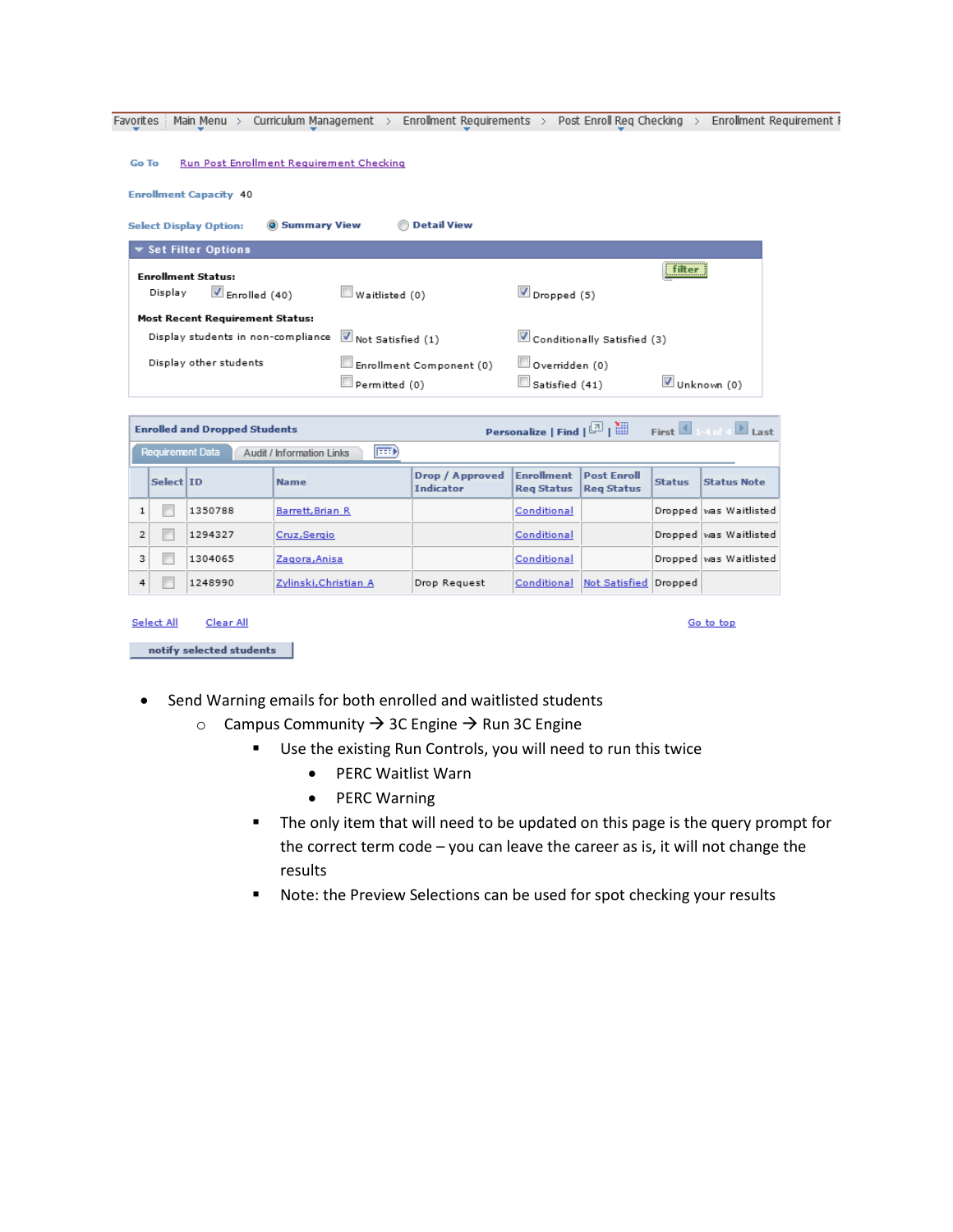| <b>Favorites</b>                                   | Main Menu > Campus Community > 3C Engine > Run 3C Engine |                       |                               |                                  |
|----------------------------------------------------|----------------------------------------------------------|-----------------------|-------------------------------|----------------------------------|
|                                                    |                                                          |                       |                               |                                  |
| 3C Engine Parameters                               | Manage Duplicate Assignment                              |                       |                               |                                  |
| <b>Run Control ID:</b><br>PERC Warning             |                                                          | <b>Report Manager</b> | Run<br><b>Process Monitor</b> |                                  |
| <b>Process 3Cs</b>                                 |                                                          |                       | <b>Process Joint Records</b>  |                                  |
| <b>V</b> Population Selection                      |                                                          | $\odot$ No            |                               |                                  |
| Trigger Table                                      |                                                          |                       | Yes, all Joint IDs            |                                  |
| <b>Mass Change</b>                                 |                                                          |                       | Yes, if match exists          |                                  |
| <b>Event Selection</b>                             |                                                          |                       |                               |                                  |
| <b>Academic Institution:</b>                       | DPAUL <sup>Q</sup><br><b>DePaul University</b>           |                       |                               |                                  |
| Administrative Function: SENR                      | <b>Student Enrollment</b>                                |                       |                               |                                  |
| <b>Event ID:</b>                                   | SR_PERC_WIQ<br><b>PERC Warning Letters</b>               |                       | Detail                        |                                  |
| $\blacktriangleright$ Communication Key            |                                                          |                       |                               |                                  |
| <b>PERC Warning Letters</b><br>WARNLTR             |                                                          |                       |                               |                                  |
| Checklist Code                                     |                                                          |                       |                               |                                  |
|                                                    |                                                          |                       |                               |                                  |
| Comment Category                                   |                                                          |                       |                               |                                  |
|                                                    |                                                          |                       |                               |                                  |
| <b>Population Selection</b>                        |                                                          |                       |                               |                                  |
| <b>Selection Tool:</b>                             | <b>PS Query</b>                                          | ۰                     | <b>Edit Prompts</b>           |                                  |
| <b>Query Name:</b>                                 | SSR_PERC_WARN_LETTERS                                    | Q                     | Launch Query Manager          | <b>Preview Selection Results</b> |
|                                                    |                                                          |                       |                               |                                  |
| 圖<br>ಮ<br>Return to Search<br>Save                 | $\boxed{=}$ Notify                                       |                       |                               | <b>四 Update/Display</b><br>Add   |
| 3C Engine Parameters   Manage Duplicate Assignment |                                                          |                       |                               |                                  |

- $\circ$  Campus Community  $\rightarrow$  Communications  $\rightarrow$  Communication Generation
	- Use the existing Run Controls again, as you will need to run this twice as well
		- PERC Waitlist Warn
		- PERC Warning
	- On the second tab Process Parameters you will need to update the Communication Date Range Selection to the date that you ran the 3C Engine
	- On the third tab Email Parameters update the Subject to reflect the correct term information and run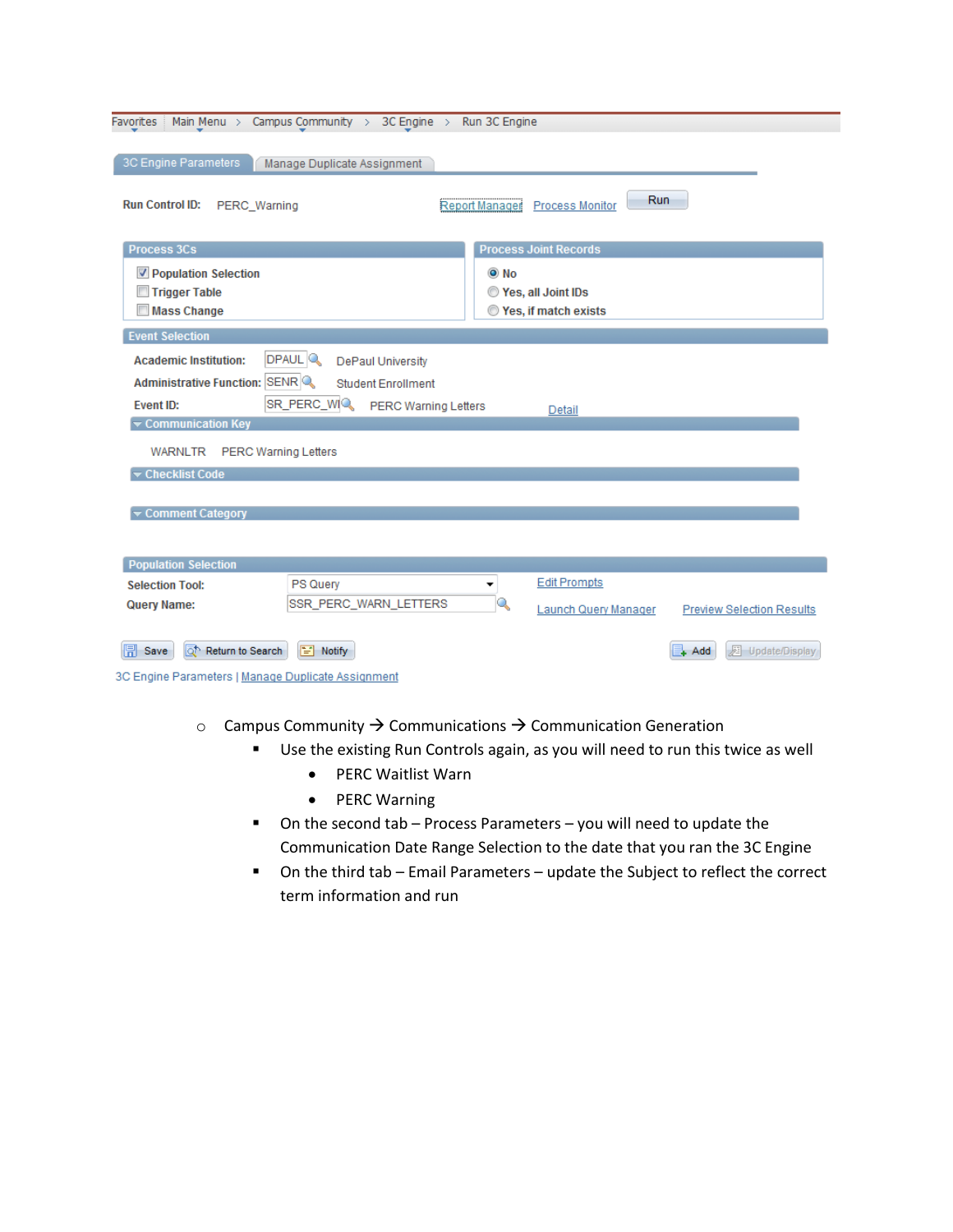| Favorites i<br>Selection Parameters                                                                                                                           | Main Menu > Campus Community > Communications > Communication Generation<br>Process Parameters | <b>Email Parameters</b>  | <b>Checklist Parameters</b>                                                                                                                         |
|---------------------------------------------------------------------------------------------------------------------------------------------------------------|------------------------------------------------------------------------------------------------|--------------------------|-----------------------------------------------------------------------------------------------------------------------------------------------------|
| <b>Run Control ID:</b><br>PERC_Warning<br><b>Usage Tables</b><br><b>Person Communication Usage</b><br><b>Address:</b>                                         | <b>SR PERC Emails</b>                                                                          | Report Manager<br>▼      | <b>Run</b><br>Process Monitor<br><b>Communication Processing Dates</b><br><b>Communication Date Range Selection</b><br>03/31/2014  司<br>*From Date: |
| <b>Address Name:</b><br><b>Salutation:</b><br><b>Extra Name:</b>                                                                                              | Pref First, Prim First<br>Pref First, Prim First<br>Pref First, Prim First                     | ۰<br>▼<br>۰.             | 03/31/2014  司<br>*To Date:<br><b>Update Communication Generation Date With</b>                                                                      |
| Use Preferred Email Address<br><b>Joint Salutation Usage</b><br><b>Joint Name:</b>                                                                            |                                                                                                | $\overline{\phantom{a}}$ | Communication Date<br>System Date<br>User Supplied Date                                                                                             |
| <b>Org Communication Usage</b><br><b>Org Recipient:</b><br><b>Contact Name:</b>                                                                               |                                                                                                | $\overline{\phantom{a}}$ | <b>Update Communication Completed Date With</b><br>Communication Date<br>System Date<br>User Supplied Date                                          |
| <b>Output Settings</b><br>*Sort Option:<br><b>Online Preview</b><br><b>Send to Printer</b><br><b>Send to File</b><br><b>Create Envelopes</b><br>Create Labels | Country, Postal                                                                                | ۰                        |                                                                                                                                                     |
| <b>Missing Critical Data</b><br><b>▽ Produce Communication</b>                                                                                                |                                                                                                | Complete Communication   |                                                                                                                                                     |
| Return to Search<br>뒤 Save                                                                                                                                    | $\equiv$ Notify                                                                                |                          | <b>D</b> Update/Display<br>$+$ Add                                                                                                                  |

Selection Parameters | Process Parameters | Email Parameters | Checklist Parameters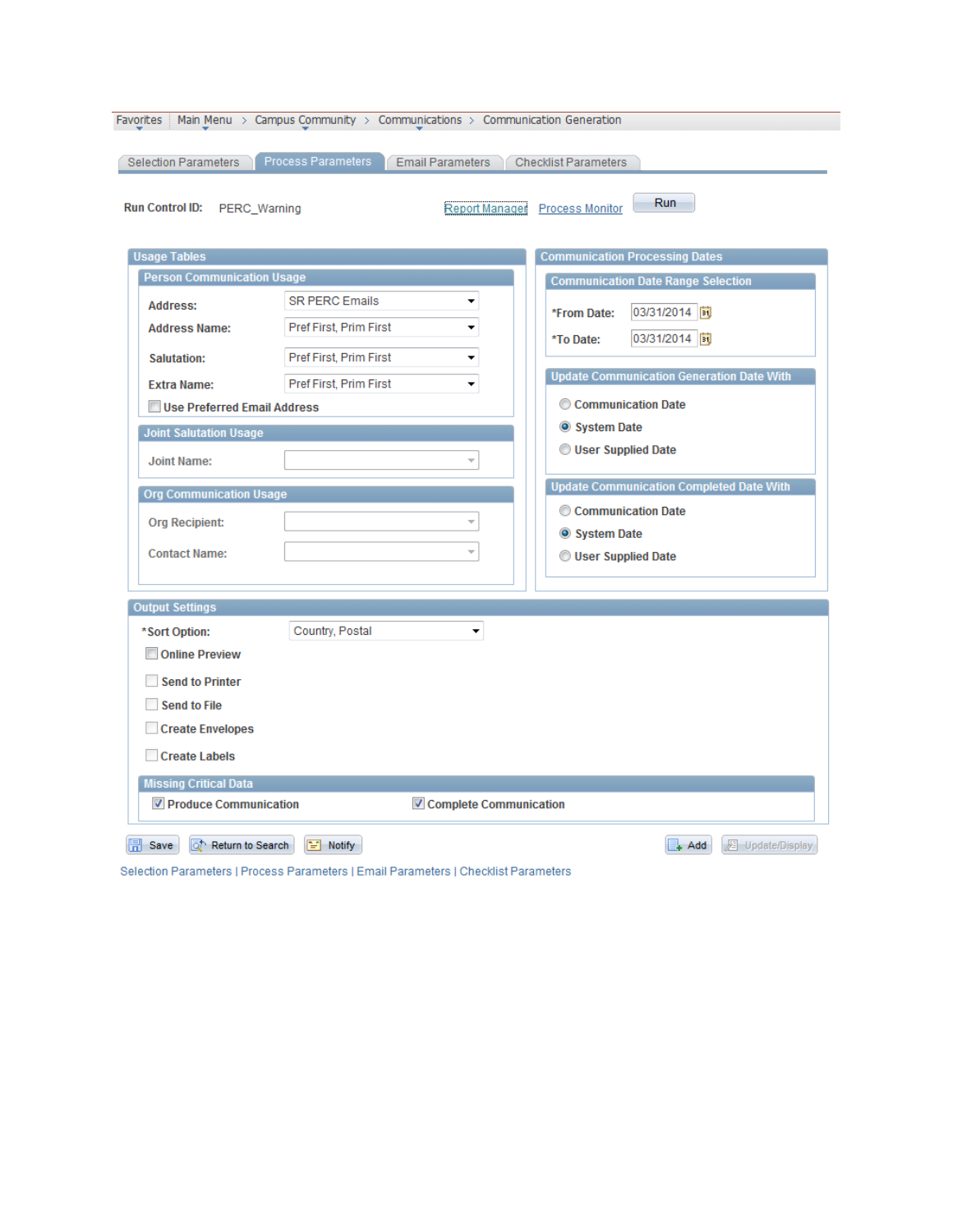| <b>Favorites</b> | Main Menu $>$           | Campus Community $\rightarrow$ Communications $\rightarrow$ Communication Generation |                         |                             |     |
|------------------|-------------------------|--------------------------------------------------------------------------------------|-------------------------|-----------------------------|-----|
|                  | Selection Parameters    | <b>Process Parameters</b>                                                            | <b>Email Parameters</b> | <b>Checklist Parameters</b> |     |
|                  | <b>Run Control ID:</b>  | PERC Warning                                                                         | Report Manager          | <b>Process Monitor</b>      | Run |
|                  | <b>Email Parameters</b> |                                                                                      |                         |                             |     |
| *From:           |                         | DPCL@depaul.edu                                                                      |                         |                             |     |
|                  |                         | *Required if communication method usage is specific email or preferred.              |                         |                             |     |
|                  | *Subject:               | DePaul University Spring Quarter Prerequisites                                       |                         |                             |     |
|                  |                         | *Required if communication method usage is specific email or preferred.              |                         |                             |     |
|                  | <b>Reply to:</b>        |                                                                                      |                         |                             |     |
|                  | Sender:                 |                                                                                      |                         |                             |     |
|                  |                         |                                                                                      |                         |                             |     |

| <b>Bounce to:</b> |                     |                      |
|-------------------|---------------------|----------------------|
|                   | Importance          | <b>Sensitivity</b>   |
|                   | $\odot$ low         | to normal            |
|                   | <b>O</b> normal     | tersonal             |
|                   |                     | <b>O</b> private     |
|                   | $\circledcirc$ high | Company-confidential |

| Save & Return to Search <b>F</b> Notify                                             | Add <b>E</b> Update/Display |
|-------------------------------------------------------------------------------------|-----------------------------|
| Selection Parameters   Process Parameters   Email Parameters   Checklist Parameters |                             |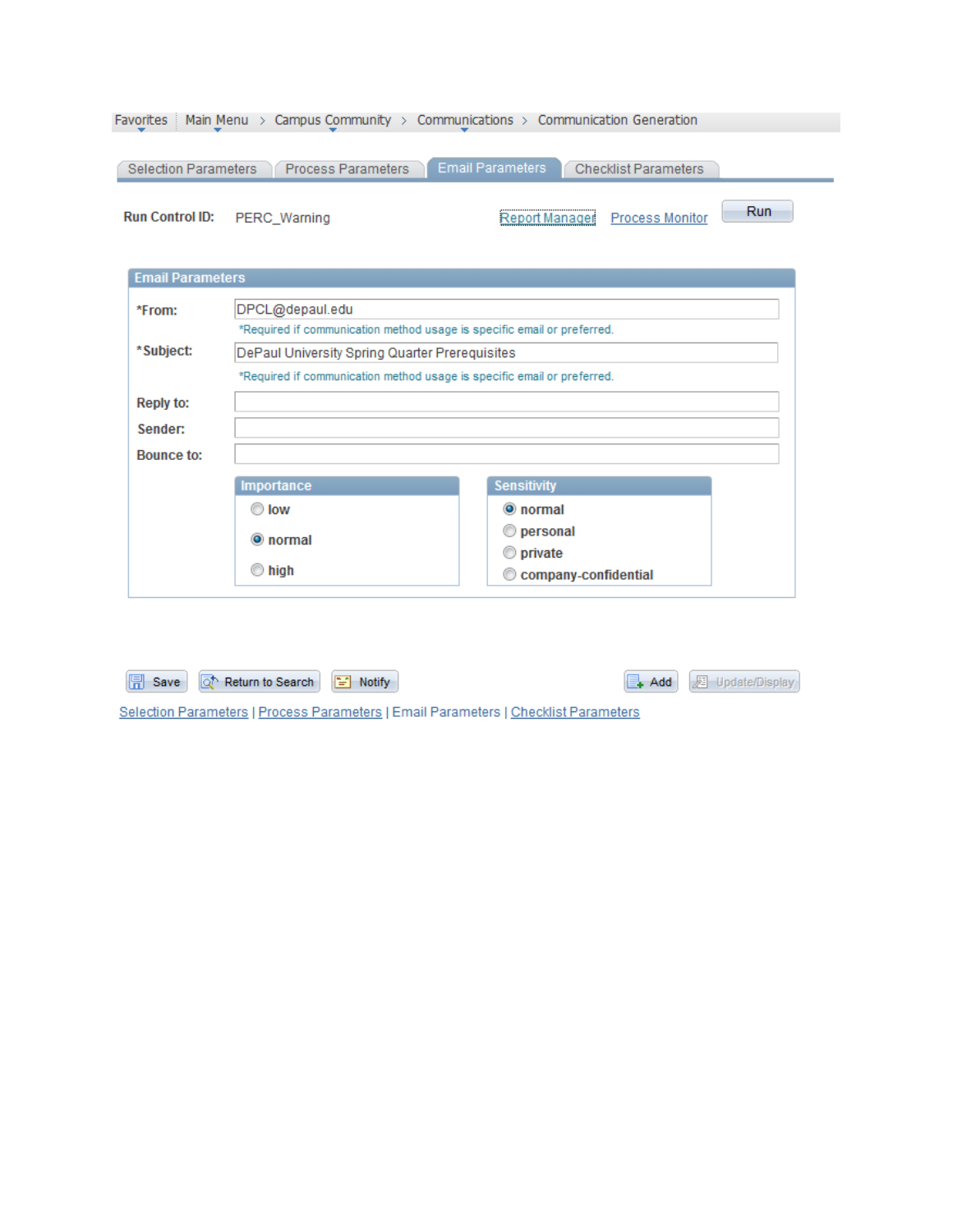#### **Approved Students**

If the college offices send approval for a student or students to remain in a class, then you must go to the Enrollment Requirement Roster to update the Drop/ Approved Indicator status. You must locate the student(s) on the roster and set the indicator to "Approved" and save the transaction.

Campus Connect Path: Curriculum Management  $\rightarrow$  Enrollment Requirements  $\rightarrow$  Post Enroll Req Checking  $\rightarrow$  Enrollment Requirement Roster

|              |                          | $\nabla$ MAT 136 - 401 (16050)                                                                      |                                                                |                                     |                                                                                                             |                                         |             |                             |
|--------------|--------------------------|-----------------------------------------------------------------------------------------------------|----------------------------------------------------------------|-------------------------------------|-------------------------------------------------------------------------------------------------------------|-----------------------------------------|-------------|-----------------------------|
|              |                          | BUSINESS CALCULUS II (Lecture)                                                                      |                                                                |                                     |                                                                                                             |                                         |             |                             |
|              |                          | <b>Days and Times</b>                                                                               | <b>Room</b>                                                    | <b>Instructor</b>                   | <b>Dates</b>                                                                                                |                                         |             |                             |
|              |                          | MoWe 8:30AM-10:00AM                                                                                 | DePaul Center Room C Serpil Caputlu<br>104                     |                                     | 09/09/2015 -<br>11/24/2015                                                                                  |                                         |             |                             |
| ▽            |                          | <b>Enrollment Requirements:</b>                                                                     | MAT 135 or equivalent is a prerequisite for this class.        |                                     |                                                                                                             |                                         |             |                             |
| <b>Go To</b> |                          | <b>Enrollment Capacity 40</b>                                                                       | Run Post Enrollment Requirement Checking                       |                                     |                                                                                                             |                                         |             |                             |
|              |                          | <b>Select Display Option:</b>                                                                       | <b>O</b> Summary View                                          | <b>Detail View</b>                  |                                                                                                             |                                         |             |                             |
|              |                          | ▼ Set Filter Options                                                                                |                                                                |                                     |                                                                                                             |                                         |             |                             |
|              | <b>Display</b>           | <b>Enrollment Status:</b><br>$\blacksquare$ Enrolled (39)<br><b>Most Recent Requirement Status:</b> | $\Box$ Waitlisted (1)                                          |                                     | Dropped (15)                                                                                                | filter                                  |             |                             |
|              |                          | Display students in non-compliance                                                                  | Not Satisfied (1)                                              |                                     | Conditionally Satisfied (0)                                                                                 |                                         |             |                             |
|              |                          | Display other students                                                                              | Enrollment Component (0)<br>Permitted (0)                      |                                     | Overridden (0)<br>Satisfied (38)                                                                            |                                         | Unknown (0) |                             |
|              | <b>Enrolled Students</b> |                                                                                                     |                                                                |                                     | <b>Personalize   Find   <math>\boxed{2}</math>   <math>\boxed{3}</math></b> First $\boxed{1 \text{ of } 1}$ |                                         |             |                             |
|              | <b>Requirement Data</b>  |                                                                                                     | (EEF)<br>Audit / Information Links                             |                                     |                                                                                                             |                                         |             |                             |
|              | Select ID                |                                                                                                     | <b>Name</b>                                                    | Drop / Approved<br><b>Indicator</b> | <b>Enrollment</b><br><b>Reg Status</b>                                                                      | <b>Post Enroll</b><br><b>Reg Status</b> |             | Update Drop/ Approved       |
| 1            |                          | 1478868                                                                                             | Schmitt, Laura N                                               | Drop Request $\blacktriangledown$   | ditional                                                                                                    | <b>Not Satisfie</b>                     |             | Indicator to "Approved" and |
| Select All   |                          | Clear All<br>notify selected students                                                               |                                                                |                                     |                                                                                                             |                                         |             | then Save the change.       |
|              |                          |                                                                                                     | ▼ Run Post Enrollment Requirement Checking                     |                                     |                                                                                                             |                                         |             |                             |
|              |                          |                                                                                                     | Run Post Enrollment Requirement Checking for selected students |                                     | run                                                                                                         |                                         |             |                             |
|              |                          |                                                                                                     | Set Drop Request Indicator for Students in Non-Compliance      |                                     |                                                                                                             |                                         |             |                             |
|              |                          |                                                                                                     | If process results in a status of Conditionally Satisfied      |                                     |                                                                                                             |                                         |             |                             |
|              |                          |                                                                                                     | If process results in a status of Not Satisfied                |                                     |                                                                                                             |                                         |             |                             |

#### **Drop Process**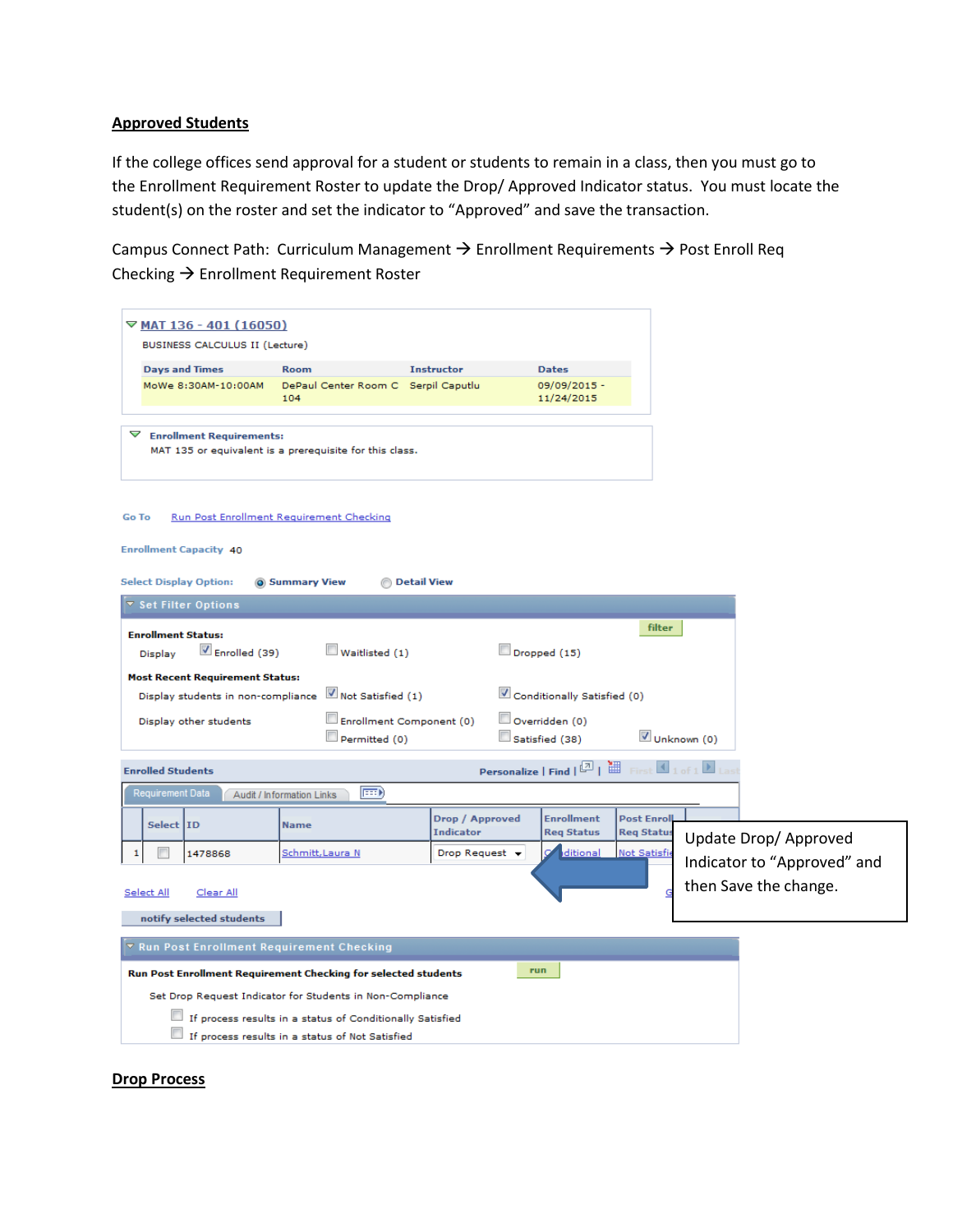Once all the students that have been granted permission by the college offices have been set to approved, you can then proceed to run the Drop process.

Campus Connect Path: Curriculum Management  $\rightarrow$  Enrollment Requirements  $\rightarrow$  Post Enroll Req Checking  $\rightarrow$  Process Drop Requests

- Be sure you are logged in as SRBATCH
- Use the existing Run Control PERCDrops
- **Update the Term to the upcoming term in both the top field, and the Query** Prompt, then save and run. Select SRRQDROP.

| Favorites                                                     |                                                        |                          |                                              | Main Menu > Curriculum Management > Enrollment Requirements > Post Enroll Req Checking > Process Drop Requests |
|---------------------------------------------------------------|--------------------------------------------------------|--------------------------|----------------------------------------------|----------------------------------------------------------------------------------------------------------------|
|                                                               |                                                        |                          |                                              |                                                                                                                |
|                                                               |                                                        |                          |                                              |                                                                                                                |
| <b>Process Drop Requests for Post Enrollment Requirements</b> |                                                        |                          |                                              |                                                                                                                |
|                                                               |                                                        |                          |                                              |                                                                                                                |
| Run Control ID: PERCDrops                                     |                                                        |                          | <b>Run</b><br>Report Manager Process Monitor |                                                                                                                |
|                                                               |                                                        |                          |                                              |                                                                                                                |
|                                                               |                                                        |                          |                                              |                                                                                                                |
| Select students using these conditions:                       |                                                        |                          |                                              |                                                                                                                |
|                                                               |                                                        |                          |                                              |                                                                                                                |
| *Academic Institution:                                        | Q<br>DPAUL                                             | <b>DePaul University</b> |                                              |                                                                                                                |
| *Term:                                                        | Q<br>0930                                              |                          |                                              |                                                                                                                |
|                                                               |                                                        |                          |                                              |                                                                                                                |
| <b>Non-Compliance Selection</b>                               |                                                        |                          |                                              |                                                                                                                |
| <b>Enrollment Status:</b>                                     |                                                        |                          |                                              |                                                                                                                |
| Select                                                        | <b>V</b> Enrolled                                      | <b>V</b> Waitlisted      |                                              |                                                                                                                |
|                                                               |                                                        |                          |                                              |                                                                                                                |
| <b>Process Drops for:</b>                                     |                                                        |                          |                                              |                                                                                                                |
|                                                               | Students where Drop Request Indicator is selected      |                          |                                              |                                                                                                                |
|                                                               |                                                        |                          |                                              |                                                                                                                |
|                                                               | students with a post enrollment requirement status of: |                          | Conditionally Satisfied                      | Not Satisfied                                                                                                  |
|                                                               |                                                        |                          |                                              |                                                                                                                |
|                                                               |                                                        |                          |                                              |                                                                                                                |
| <b>Population Selection</b>                                   |                                                        |                          |                                              |                                                                                                                |
| Population Selection                                          |                                                        |                          |                                              |                                                                                                                |
| <b>Selection Tool:</b>                                        | PS Query                                               |                          | <b>Edit Prompts</b>                          |                                                                                                                |
| <b>Query Name:</b>                                            | SSR_REQS_DR_TERM                                       |                          | Launch Query Man<br>ger                      | <b>Preview Selection Results</b>                                                                               |
|                                                               |                                                        |                          |                                              |                                                                                                                |
| Manual entry by class                                         |                                                        |                          |                                              |                                                                                                                |
|                                                               |                                                        |                          |                                              |                                                                                                                |
| Use Class Select                                              |                                                        |                          |                                              |                                                                                                                |
|                                                               |                                                        |                          |                                              |                                                                                                                |
| <b>Transaction</b>                                            |                                                        |                          |                                              |                                                                                                                |
|                                                               |                                                        |                          |                                              |                                                                                                                |
| Get / Refresh Last Request                                    |                                                        |                          |                                              |                                                                                                                |
|                                                               |                                                        |                          |                                              |                                                                                                                |
| o <sup>t</sup> Return to Search<br>Save                       |                                                        |                          |                                              | <b>图 Update/Display</b><br>E+ Add                                                                              |

**3C Engine**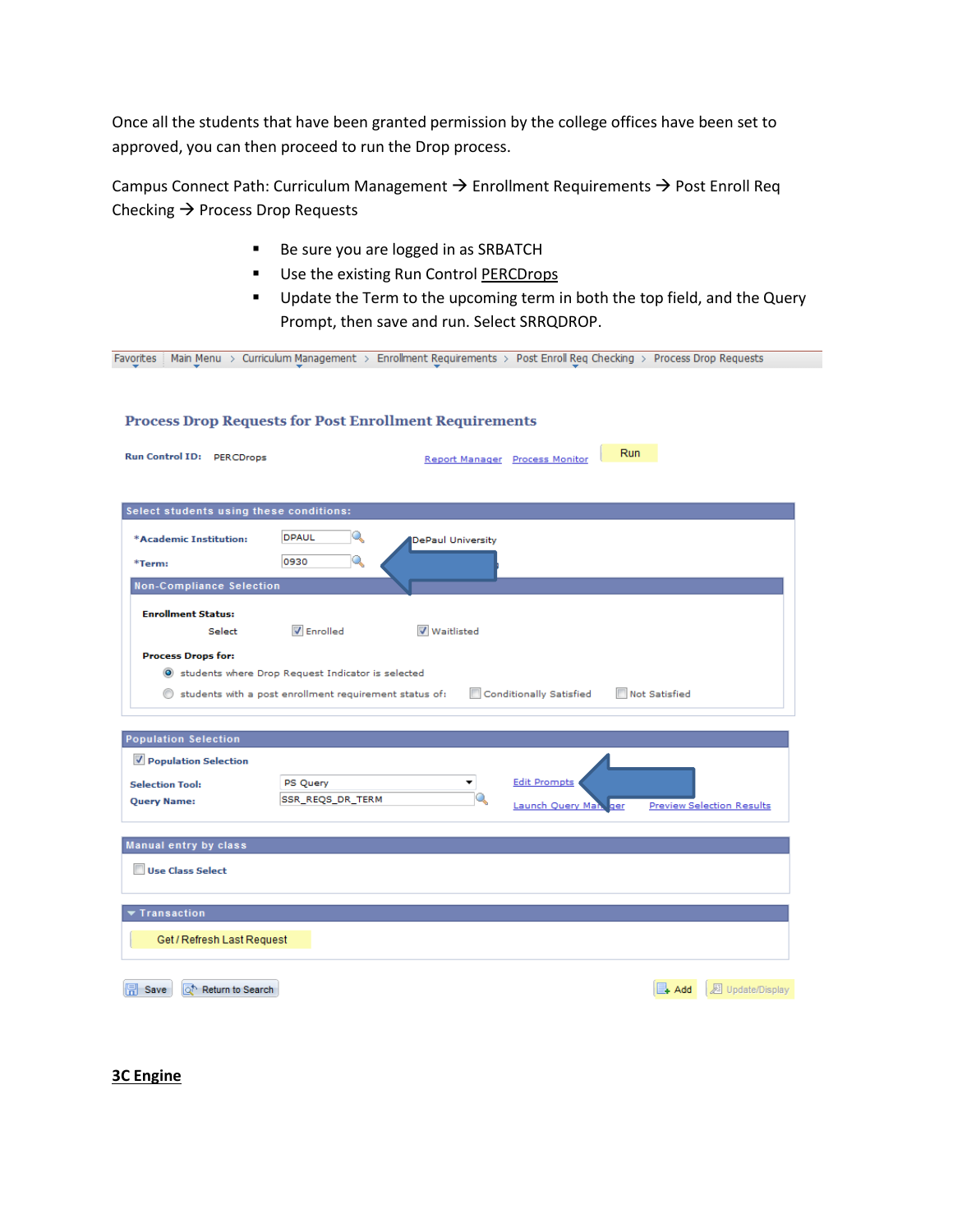Next you will need to update the 3Cs for both dropped and dropped from WL students.

Campus Connect Path: Campus Community  $\rightarrow$  3C Engine  $\rightarrow$  Run 3C Engine

You will need to run the 3C Engine twice (this documentation only shows one of the two). Once for drops and once for dropped from a WL. The Run Controls are:

- **PERC Drop Letters**
- **PERC Drop Waitlist**

The only item that will need to be updated/checked on these run control pages is the query prompt for the correct term code (upcoming term) – you can leave the career as is, it will not change the results.

Note: The Preview Selections can be used for spot checking your results.

| <b>DEPAUL</b>                                                   |                                                                  |            |                                       |                                  |
|-----------------------------------------------------------------|------------------------------------------------------------------|------------|---------------------------------------|----------------------------------|
| Favorites                                                       | Main Menu > Campus Community > 3C Engine > Run 3C Engine         |            |                                       |                                  |
| 3C Engine Parameters<br><b>Run Control ID:</b>                  | Manage Duplicate Assignment                                      |            |                                       | Run                              |
|                                                                 | PERC_Drop_Letters                                                |            | <b>Report Manager Process Monitor</b> |                                  |
| <b>Process 3Cs</b>                                              |                                                                  |            | <b>Process Joint Records</b>          |                                  |
| Population Selection                                            |                                                                  | $\odot$ No |                                       |                                  |
| Trigger Table<br><b>Mass Change</b>                             |                                                                  |            | Yes, all Joint IDs                    |                                  |
|                                                                 |                                                                  |            | <b>O</b> Yes, if match exists         |                                  |
| <b>Event Selection</b>                                          |                                                                  |            |                                       |                                  |
| <b>Academic Institution:</b><br>Administrative Function: SENR Q | DPAUL Q<br><b>DePaul University</b><br><b>Student Enrollment</b> |            |                                       |                                  |
|                                                                 | SR_PERC_DRQ PERC Drop Letters                                    |            |                                       |                                  |
| <b>Event ID:</b><br>$\overline{\mathbf{v}}$ Communication Key   |                                                                  |            | Detail                                |                                  |
| <b>DROPLTR</b>                                                  | <b>PERC Drop Letters</b>                                         |            |                                       |                                  |
| Checklist Code                                                  |                                                                  |            |                                       |                                  |
|                                                                 |                                                                  |            |                                       |                                  |
| Comment Category                                                |                                                                  |            |                                       |                                  |
|                                                                 |                                                                  |            |                                       |                                  |
| <b>Population Selection</b>                                     |                                                                  |            |                                       |                                  |
| <b>Selection Tool:</b>                                          | <b>PS Query</b>                                                  | ۰          | <b>Edit Prompts</b>                   |                                  |
| <b>Query Name:</b>                                              | SSR_PERC_DROP_LETTERS                                            | Q          | <b>Launch Query Many ger</b>          | <b>Preview Selection Results</b> |
| <b>日</b> Save<br>nh Return to Search<br>.<br>. .                | $\left  \equiv \right $ Notify<br>$\sim$<br>.                    |            |                                       | Update/Display<br>$L$ Add        |

3C Engine Parameters | Manage Duplicate Assignment



**Communication Generation**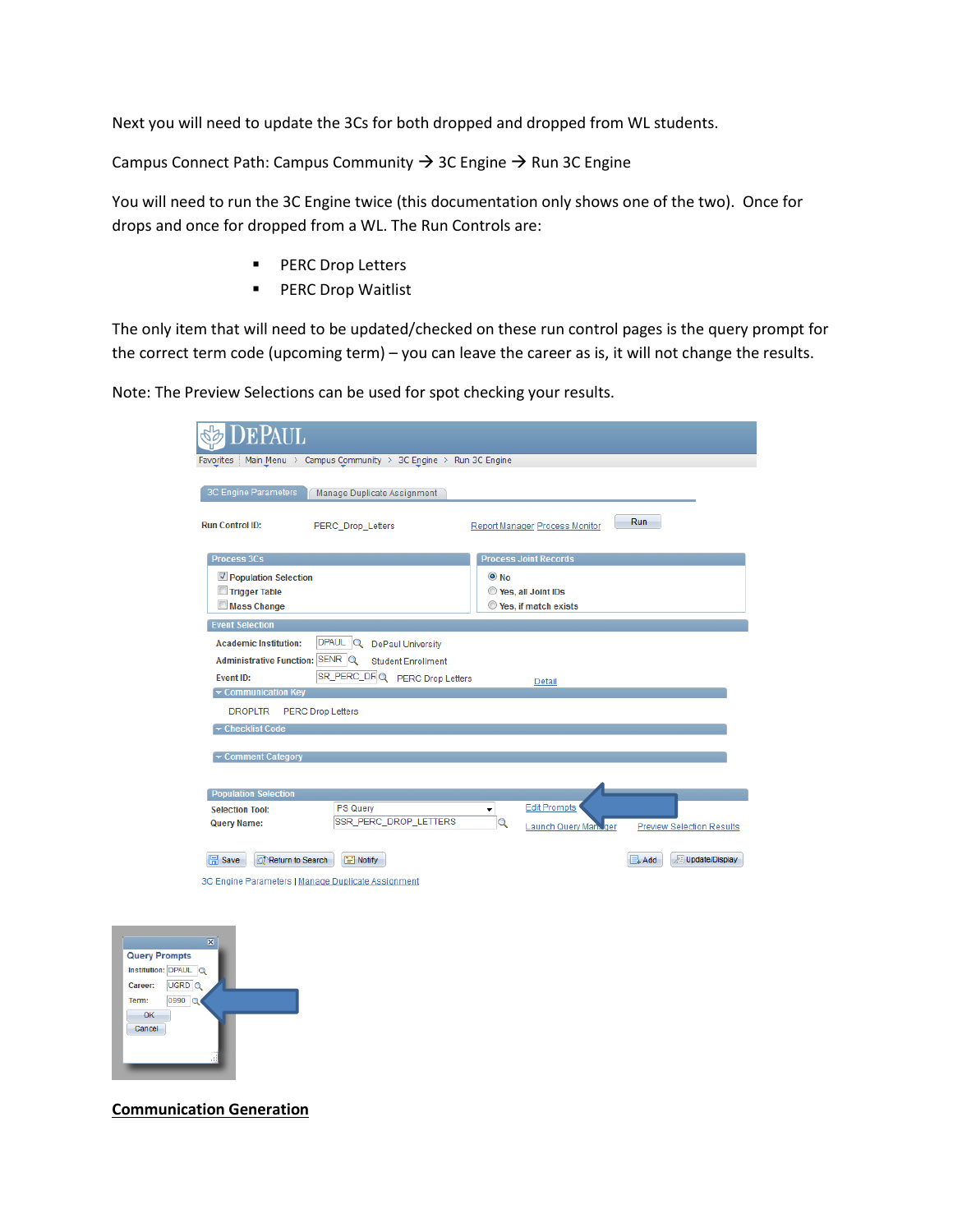Next you will need to send Drop emails for both dropped and dropped from WL students.

Campus Connect Path: Campus Community  $\rightarrow$  Communications  $\rightarrow$  Communication Generation

You will need to run the Communication Generation twice as well (this documentation only shows one of the two). Once for drops and once for dropped from a WL. The Run Controls are (same as 3Cs):

- **PERC Drop Letters**
- **PERC Drop Waitlist**

You will need to update the following before running each run control:

- On the second tab Process Parameters you will need to update the Communication Date Range Selection to the date that you ran the 3C Engine (typically today's date).
- On the third tab Email Parameters update the Subject to reflect the correct term information (upcoming term), save and then run.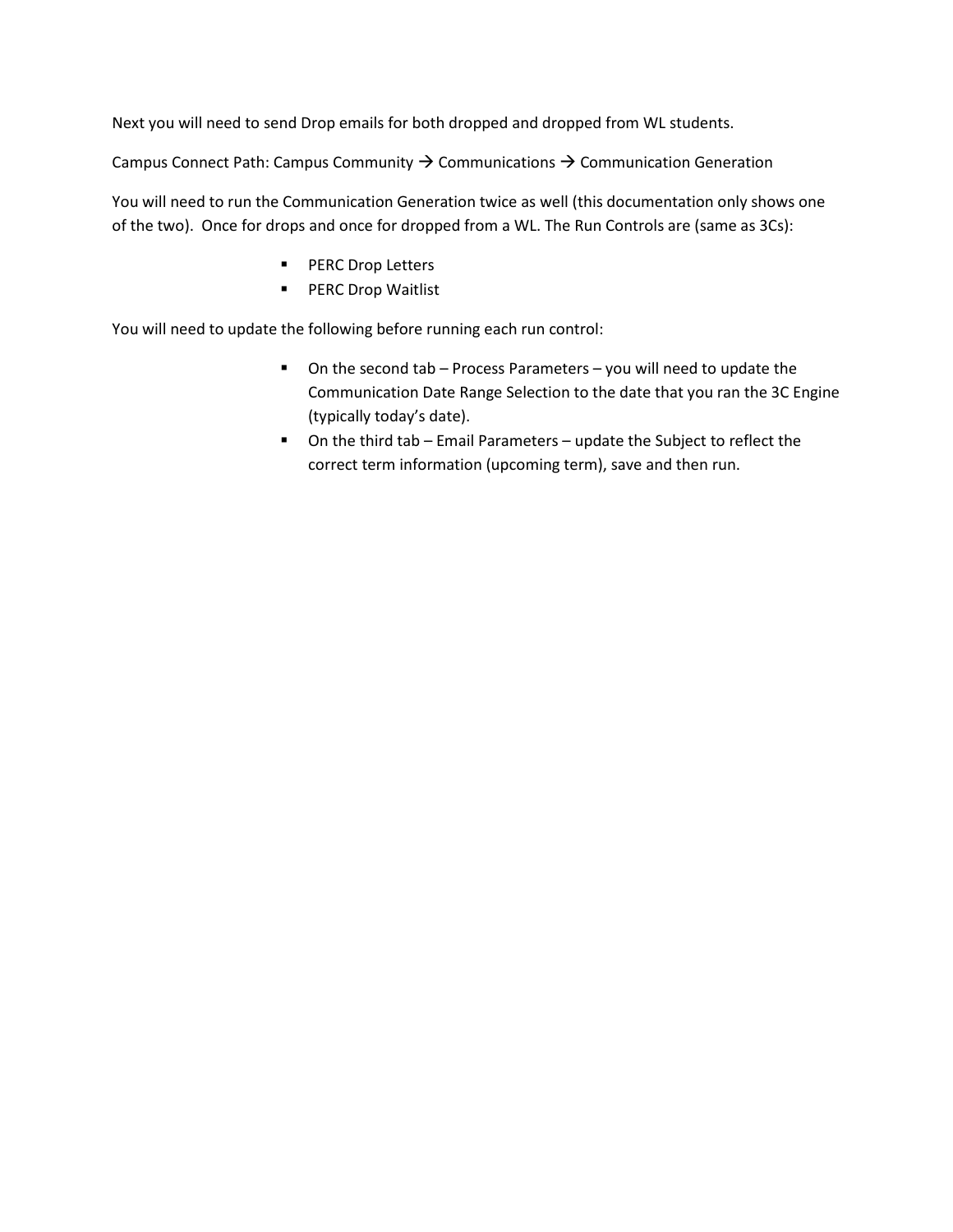| <b>)EPAUL</b><br>Favorites                   | Main Menu > Campus Community > Communications > Communication Generation                        |                                                  |  |  |
|----------------------------------------------|-------------------------------------------------------------------------------------------------|--------------------------------------------------|--|--|
| <b>Selection Parameters</b>                  | Process Parameters<br><b>Email Parameters</b>                                                   | <b>Checklist Parameters</b>                      |  |  |
| <b>Run Control ID:</b>                       | <b>PERC_Drop_Letters</b>                                                                        | Run<br><b>Report Manager Process Monitor</b>     |  |  |
| <b>Usage Tables</b>                          |                                                                                                 | <b>Communication Processing Dates</b>            |  |  |
| <b>Person Communication Usage</b>            |                                                                                                 | <b>Communication Date Range Selection</b>        |  |  |
| <b>Address:</b>                              | <b>SR PERC Emails</b><br>۰                                                                      | 03/28/2017<br>*From Date:<br>Ħ                   |  |  |
| <b>Address Name:</b>                         | Pref First, Prim First<br>۰                                                                     | 03/28/2017<br>BU<br>*To Date:                    |  |  |
| Salutation:                                  | Pref First, Prim First<br>۰                                                                     |                                                  |  |  |
| <b>Extra Name:</b>                           | Pref First, Prim First<br>۰                                                                     | <b>Update Communication Generation Date With</b> |  |  |
| <b>Use Preferred Fmail Address</b>           |                                                                                                 | Communication Date                               |  |  |
| System Date<br><b>Joint Salutation Usage</b> |                                                                                                 |                                                  |  |  |
| <b>Joint Name:</b>                           | $\overline{\phantom{a}}$                                                                        | <b>User Supplied Date</b>                        |  |  |
| <b>Org Communication Usage</b>               |                                                                                                 | <b>Update Communication Completed Date With</b>  |  |  |
|                                              | $\overline{\phantom{a}}$                                                                        | Communication Date                               |  |  |
| <b>Org Recipient:</b>                        |                                                                                                 | System Date                                      |  |  |
| <b>Contact Name:</b>                         | $\overline{\phantom{a}}$                                                                        | User Supplied Date                               |  |  |
| <b>Output Settings</b>                       |                                                                                                 |                                                  |  |  |
| *Sort Option:                                | Country, Postal<br>۰                                                                            |                                                  |  |  |
| Online Preview                               |                                                                                                 |                                                  |  |  |
| <b>Send to Printer</b>                       |                                                                                                 |                                                  |  |  |
| <b>Send to File</b>                          |                                                                                                 |                                                  |  |  |
| <b>Create Envelopes</b>                      |                                                                                                 |                                                  |  |  |
| Create Labels                                |                                                                                                 |                                                  |  |  |
| <b>Missing Critical Data</b>                 |                                                                                                 |                                                  |  |  |
| <b>▽ Produce Communication</b>               | Complete Communication                                                                          |                                                  |  |  |
| <b>日</b> Save<br>Return to Search            | F Notify<br>Selection Parameters   Process Parameters   Email Parameters   Checklist Parameters | Update/Display<br>+Add                           |  |  |

|                             | <b>DEPAUL</b>                                                                                                              |                                                                          |  |  |  |
|-----------------------------|----------------------------------------------------------------------------------------------------------------------------|--------------------------------------------------------------------------|--|--|--|
| <b>Favorites</b>            |                                                                                                                            | Main Menu > Campus Community > Communications > Communication Generation |  |  |  |
|                             |                                                                                                                            |                                                                          |  |  |  |
| <b>Selection Parameters</b> | <b>Process Parameters</b>                                                                                                  | <b>Email Parameters</b><br><b>Checklist Parameters</b>                   |  |  |  |
| <b>Run Control ID:</b>      | <b>PERC Drop Letters</b>                                                                                                   | Run<br><b>Report Manager Process Monitor</b>                             |  |  |  |
| <b>Email Parameters</b>     |                                                                                                                            |                                                                          |  |  |  |
| *From:                      | DPCL@depaul.edu                                                                                                            |                                                                          |  |  |  |
|                             | *Required if communication method usage is specific email or preferred.                                                    |                                                                          |  |  |  |
| *Subject:                   | DePaul University Spring Quarter Drop Notification                                                                         |                                                                          |  |  |  |
|                             | *Required if communication method usage is specific email or p. ferred.                                                    |                                                                          |  |  |  |
| <b>Reply to:</b>            |                                                                                                                            |                                                                          |  |  |  |
| Sender:                     |                                                                                                                            |                                                                          |  |  |  |
| <b>Bounce fo:</b>           |                                                                                                                            |                                                                          |  |  |  |
|                             | <b>Importance</b>                                                                                                          | <b>Sensitivity</b>                                                       |  |  |  |
|                             | $\odot$ low                                                                                                                | O normal                                                                 |  |  |  |
|                             | $\odot$ normal                                                                                                             | ⊙<br>personal                                                            |  |  |  |
|                             |                                                                                                                            | ⊙<br>private                                                             |  |  |  |
|                             | $\circ$ high                                                                                                               | company-confidential                                                     |  |  |  |
| 图 Save                      | $\equiv$ Notify<br>Return to Search<br>Selection Parameters I Process Parameters I Email Parameters I Checklist Parameters | Update/Display<br>$+ Add$                                                |  |  |  |